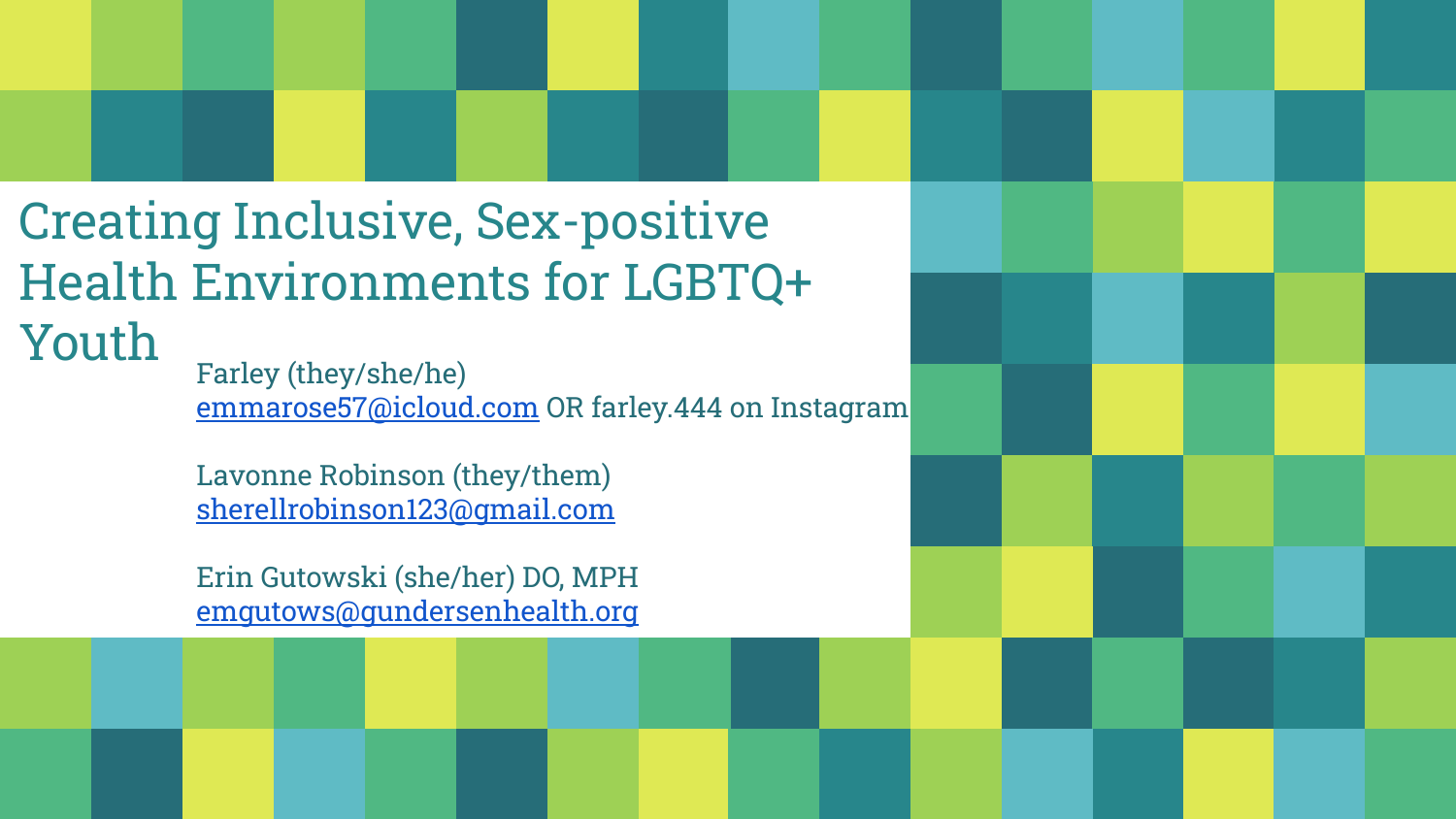# **INCLUSIVE EQUITABLE ACCEPTING** WELCOMING **SAFE SPACE FOR EVERYONE**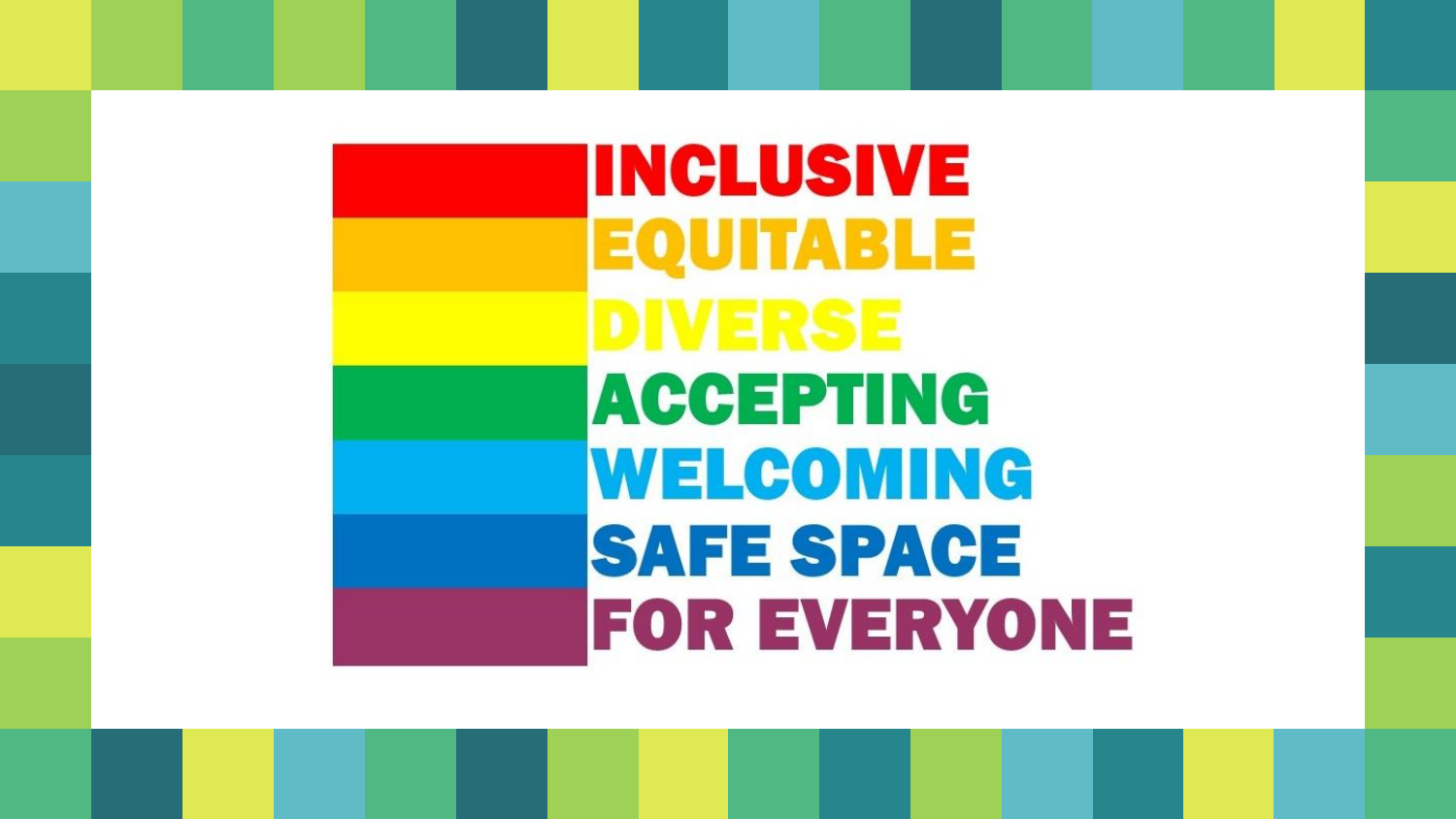## **Disclosures**

We have no financial disclosures to discuss and no conflicts of interest to address for today's topic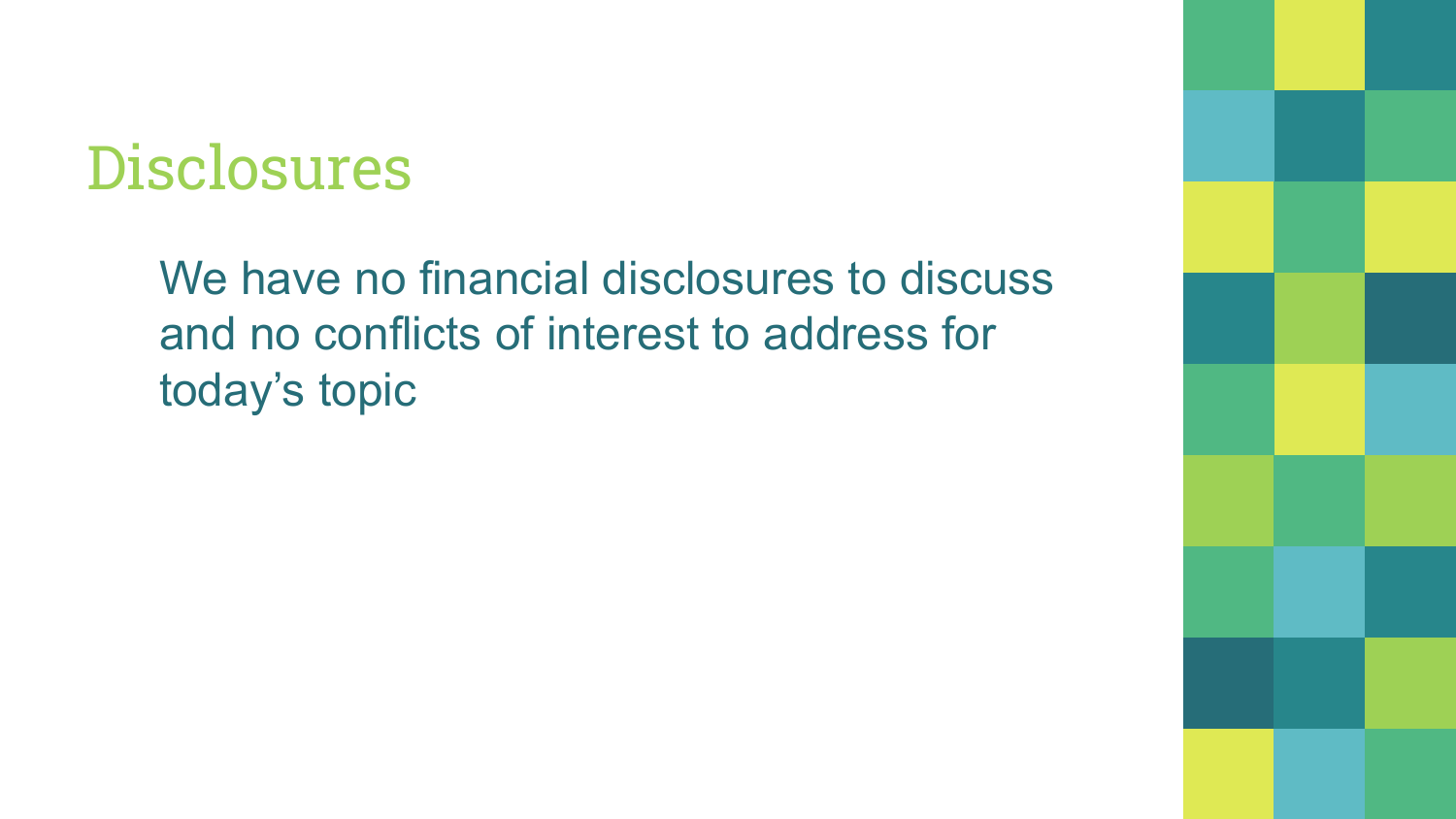## **Objectives**

- **Describe sex positivity and the circles of** sexuality
- **EXED IDENTIFY high risk behaviors and inclusive** resources that can be used to promote safer practices in youth
- **Formulate an advocacy action plan for** comprehensive and inclusive sexual health education in your community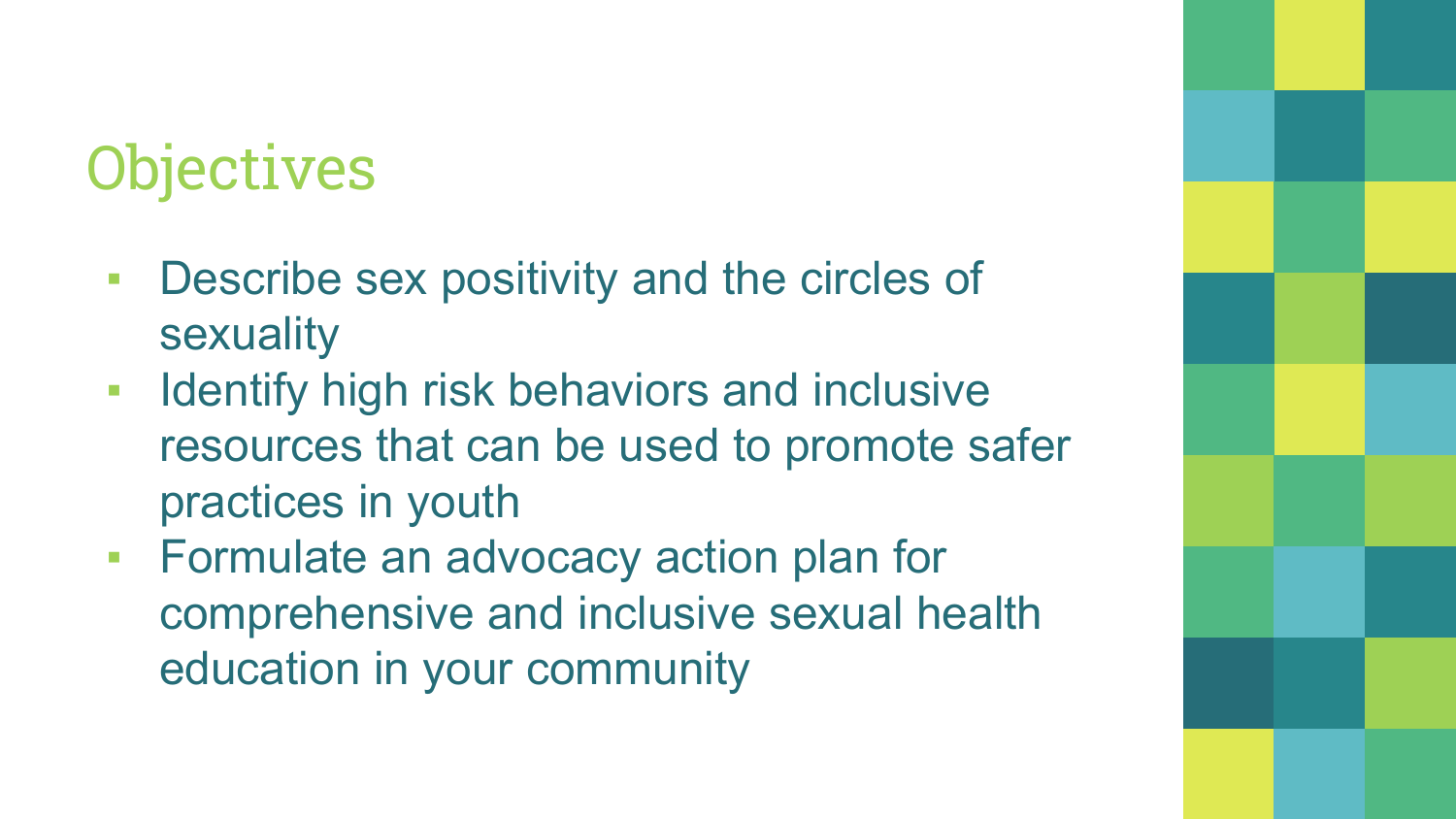## **Overview**

- $\star$  Ice-breaker activity
- **Intro and Definitions**
- ★ Group learning project
- ★ Group teaching experience
- Q&A, individual reflection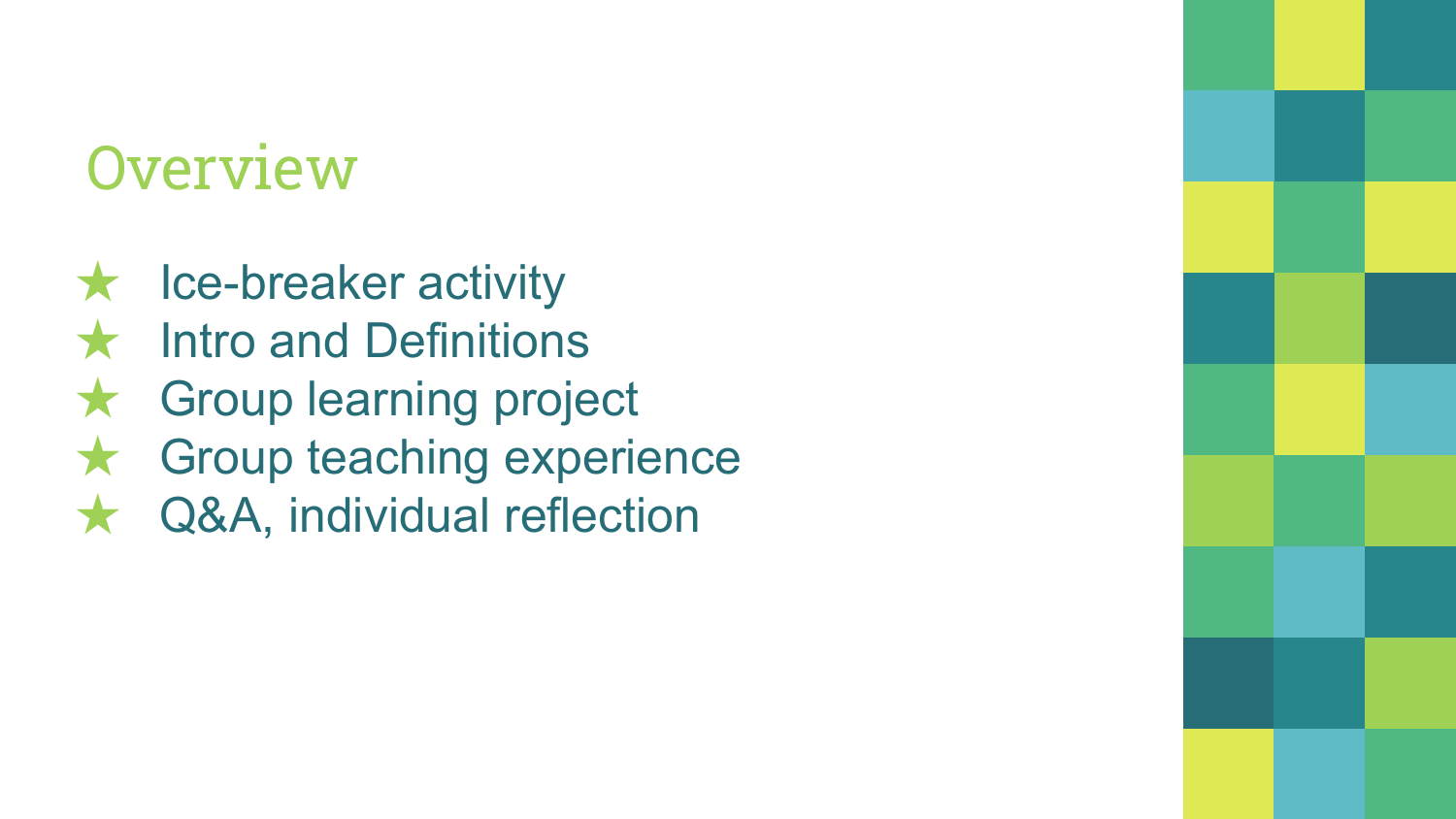



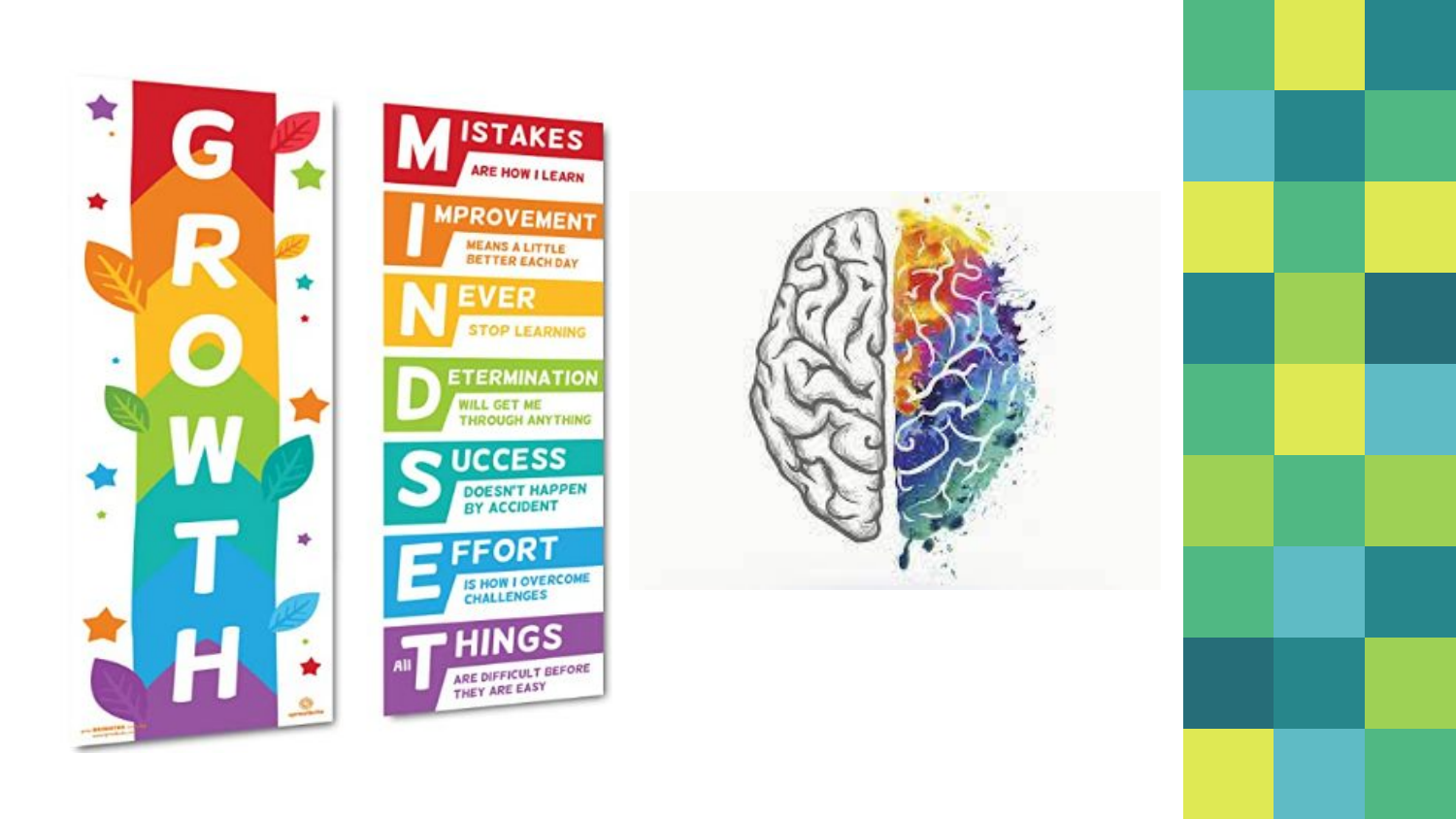Describe your health education in school: What was done well? What do you wish was better?

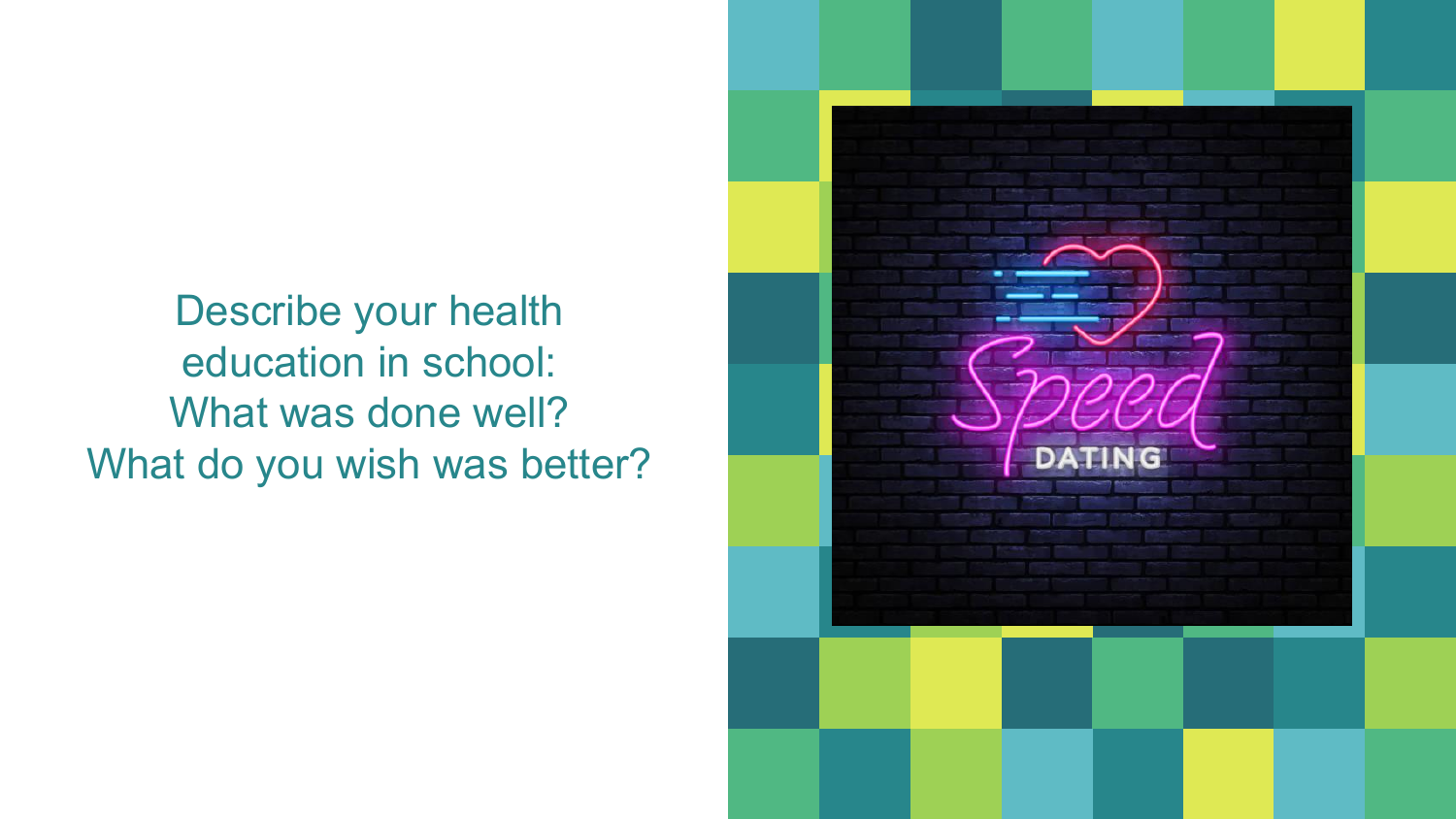Given what you currently know about health education in Wisconsin, what topics would you advocate for covering in the school setting?

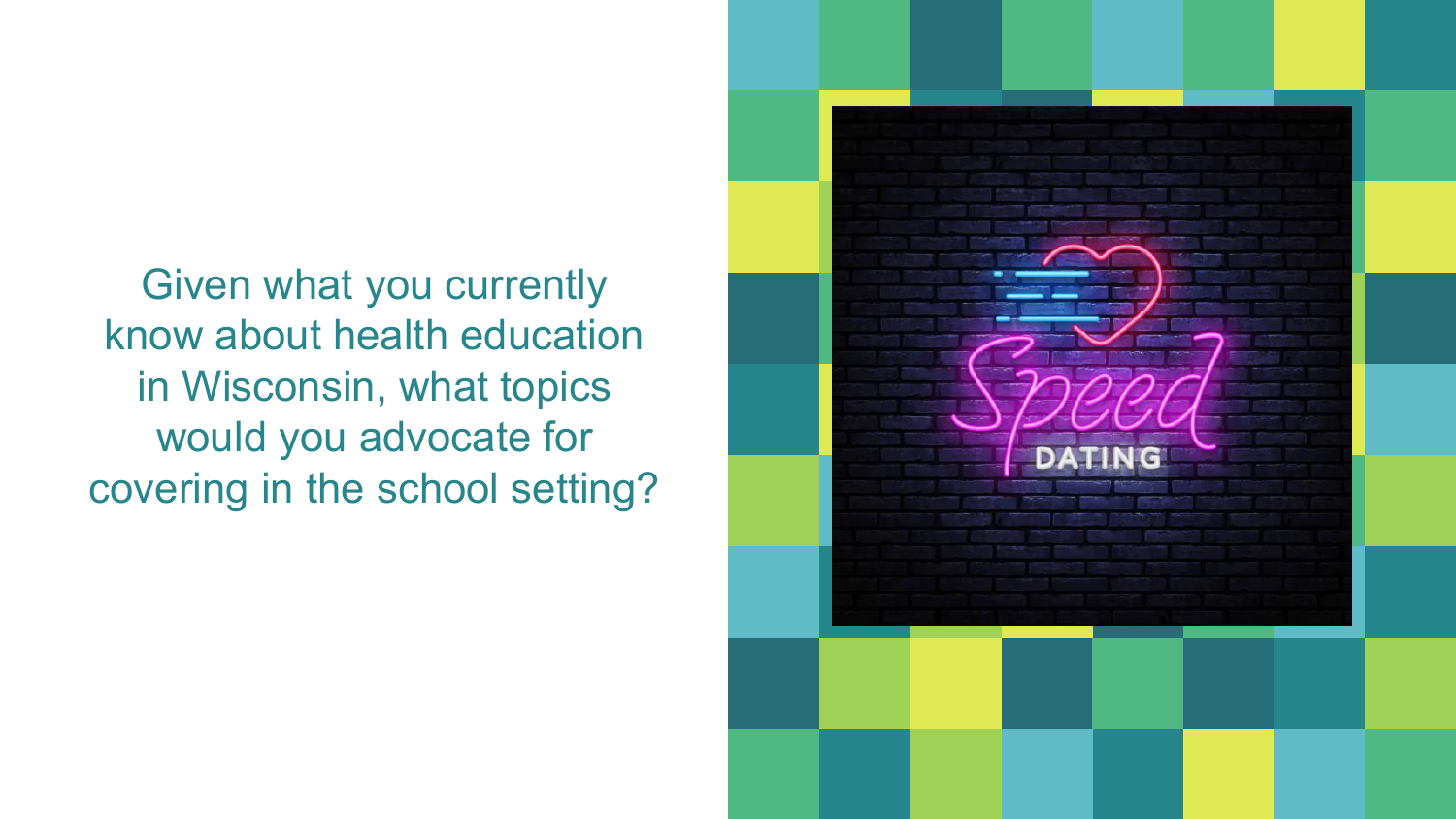### What does sex positivity mean to you?

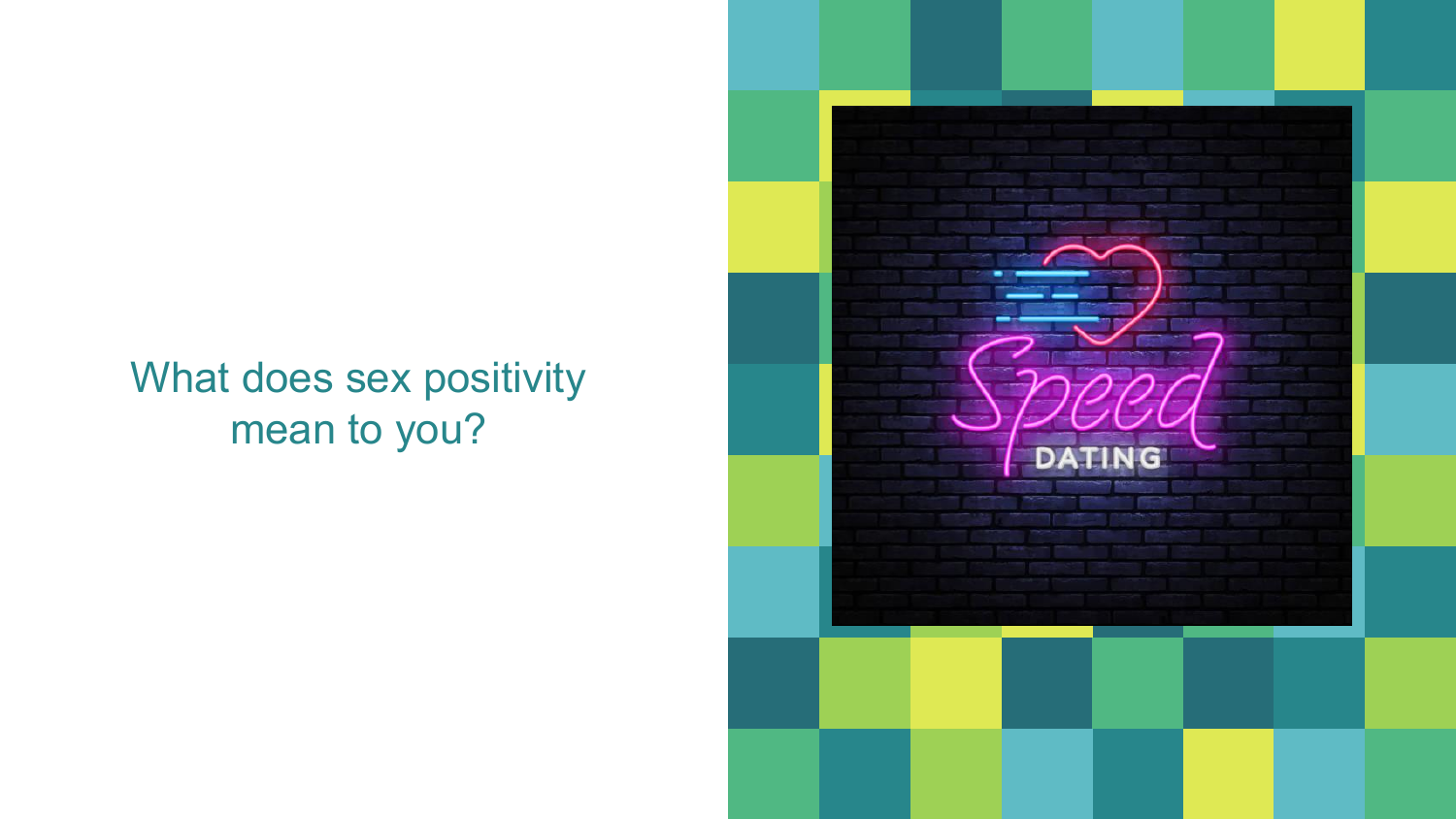## Sex positivity

- "Adopting comprehensive and inclusive definitions of gender and sexuality
- $\star$  Rejecting narrow definitions of what constitutes sex
- ★ Giving due consideration to potential positive and negative effects of sexual activity
- $\star$  Providing students with the information and tools they need to optimize their sexual health and make healthy decisions
- **★** Promoting healthy and respectful sexual and romantic relationships
- $\star$  Recognizing that monogamy, marriage and reproduction are not universal relationship goals and ideals
- $\star$  Understanding that not everyone is a sexual being and that a lack of sexual desire is not inherently dysfunctional
- ★ Respecting people who have different views about sex"
	- *○ The Psychology of Human Sexuality* by Dr. Justin Lehmiller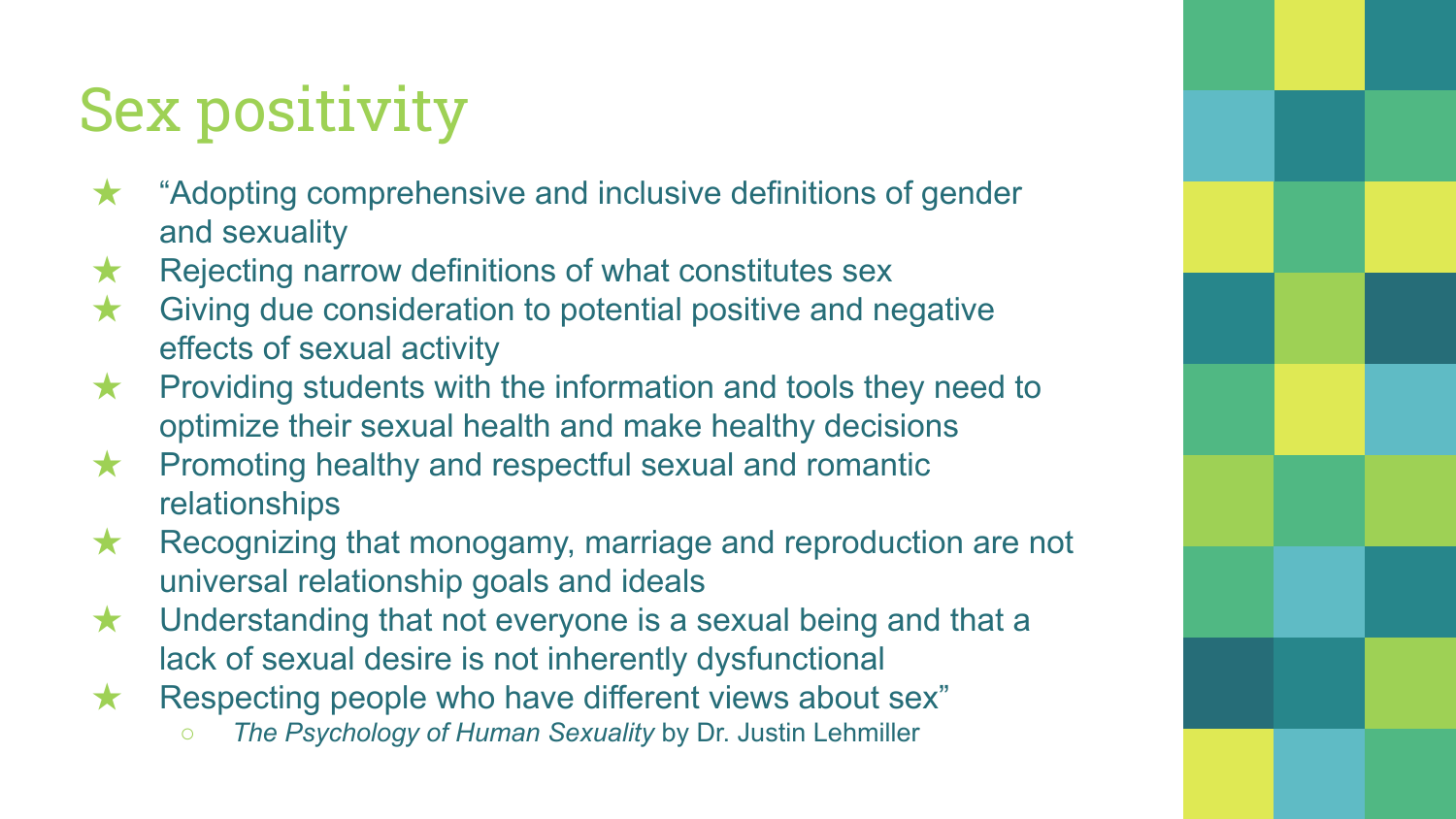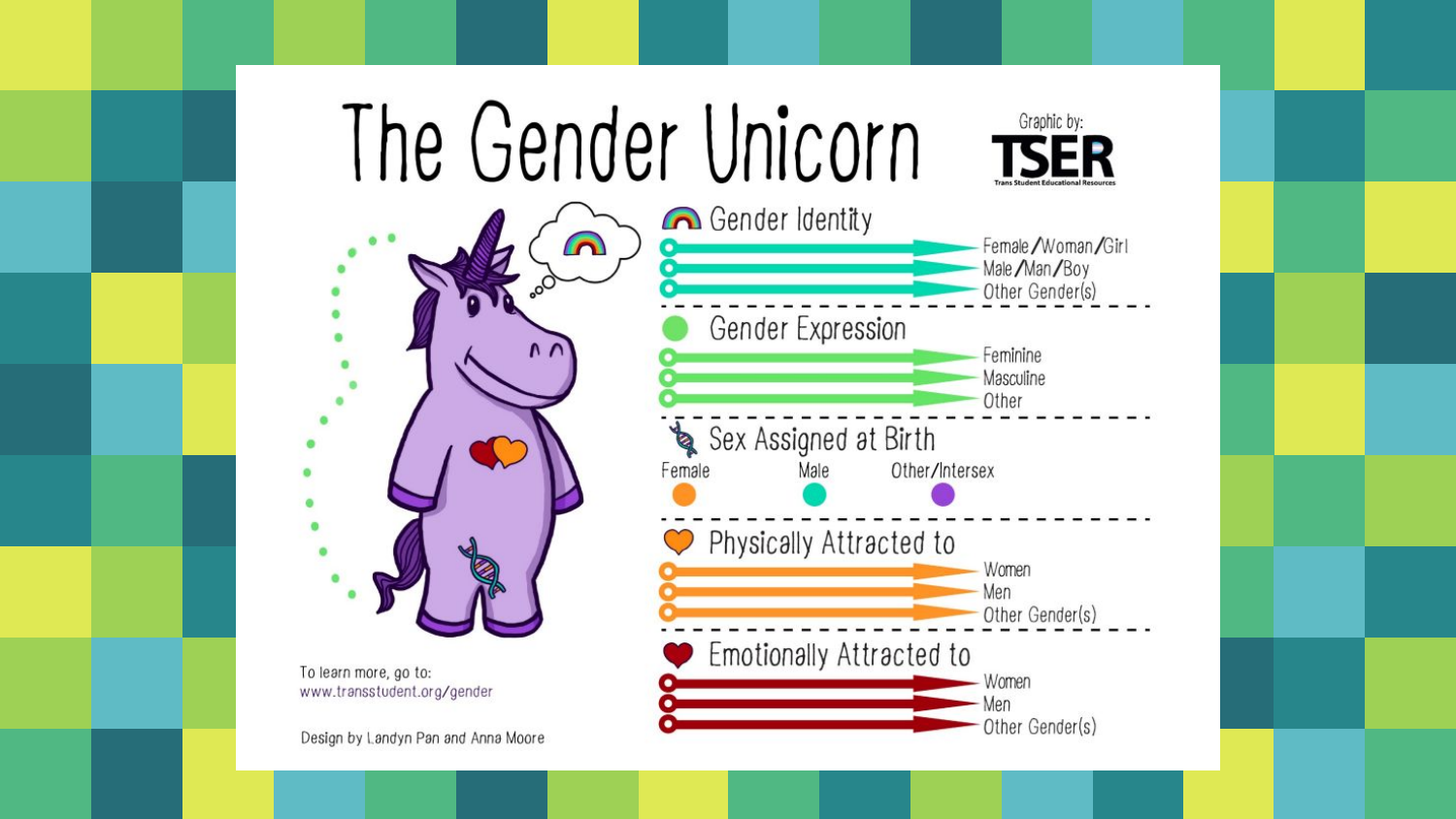Only **13%** of LGBTQ+ youth report sex positive approaches to diverse genders and sexualities in

67%

LA

**IIT** 

AZ

health class



**States That Have Passed Non-Discrimination Laws and State-Wide Regulations** to Protect LGBTQ **Students** 

**ONLY**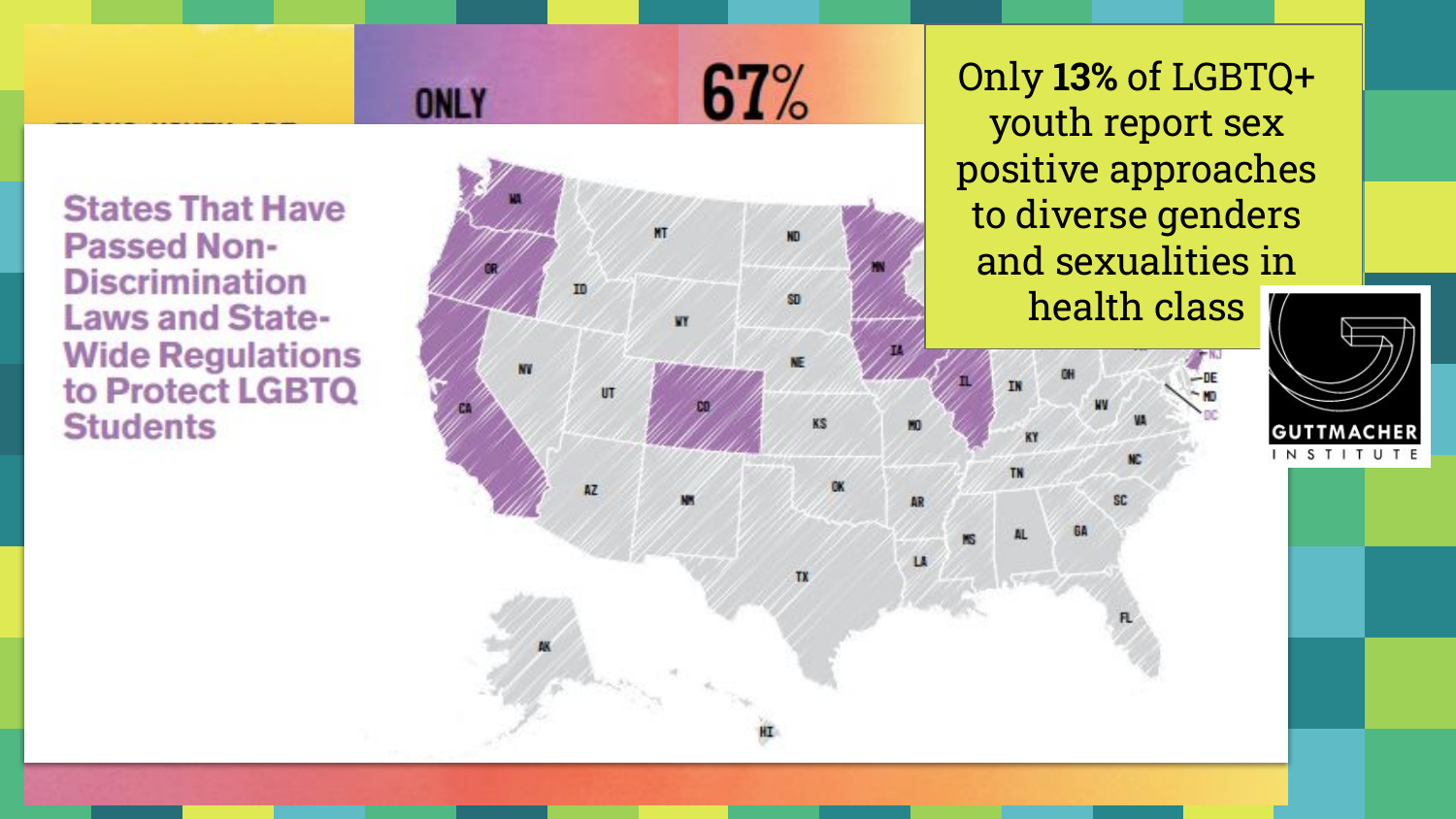



SEXUAL

ORIENTATION

& GENDER **IDENTITY**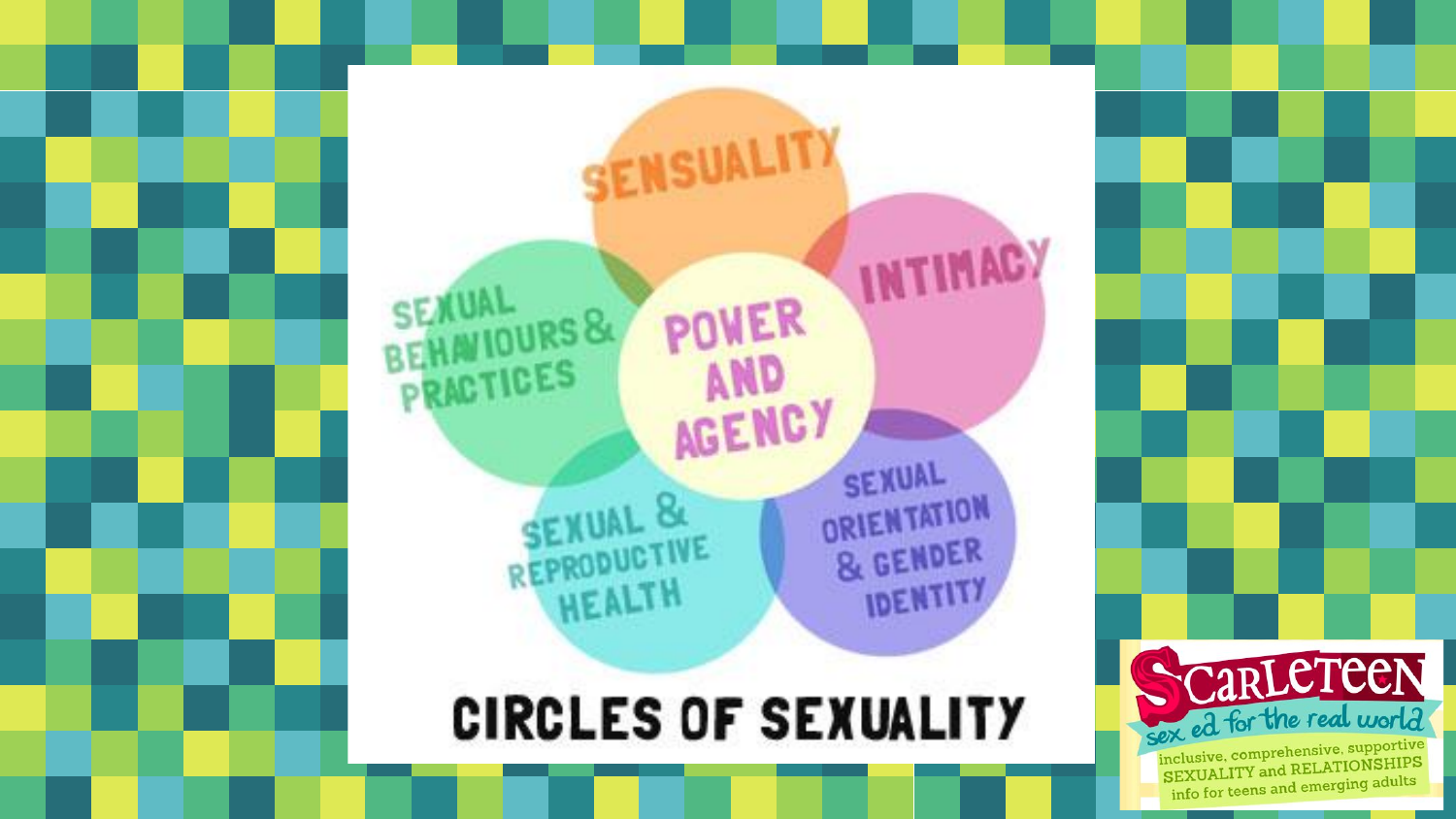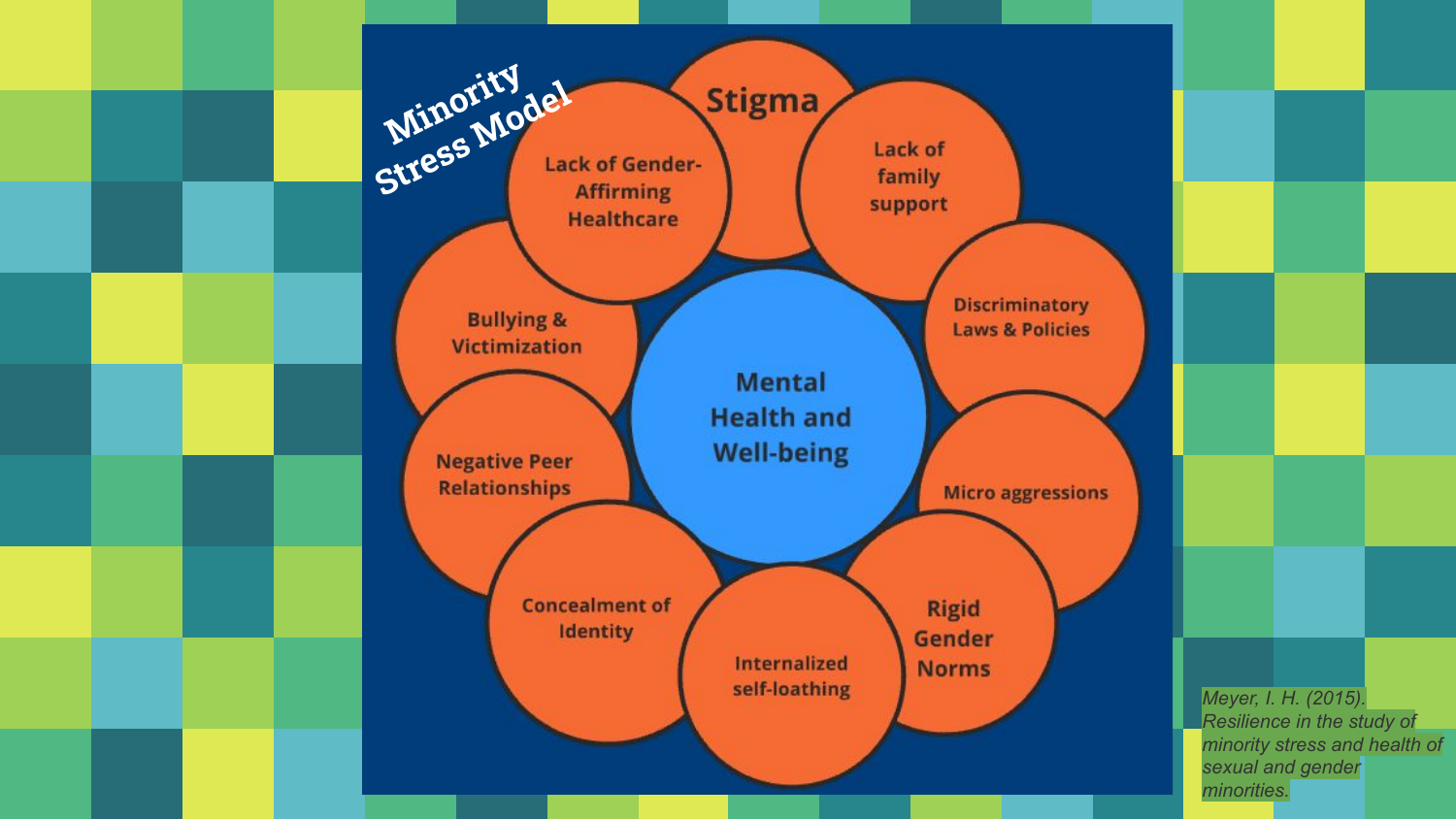## Turning teams into experts!

- ★ We'll have you organize into groups based on the colorful paper you were given when you walked in
- ★ You will have 15 minutes to work with your team on the topic provided to hunt, gather, and share information
- ★ Then, your team will share your knowledge!
- Added bonus: Dr. Erin talks less ;)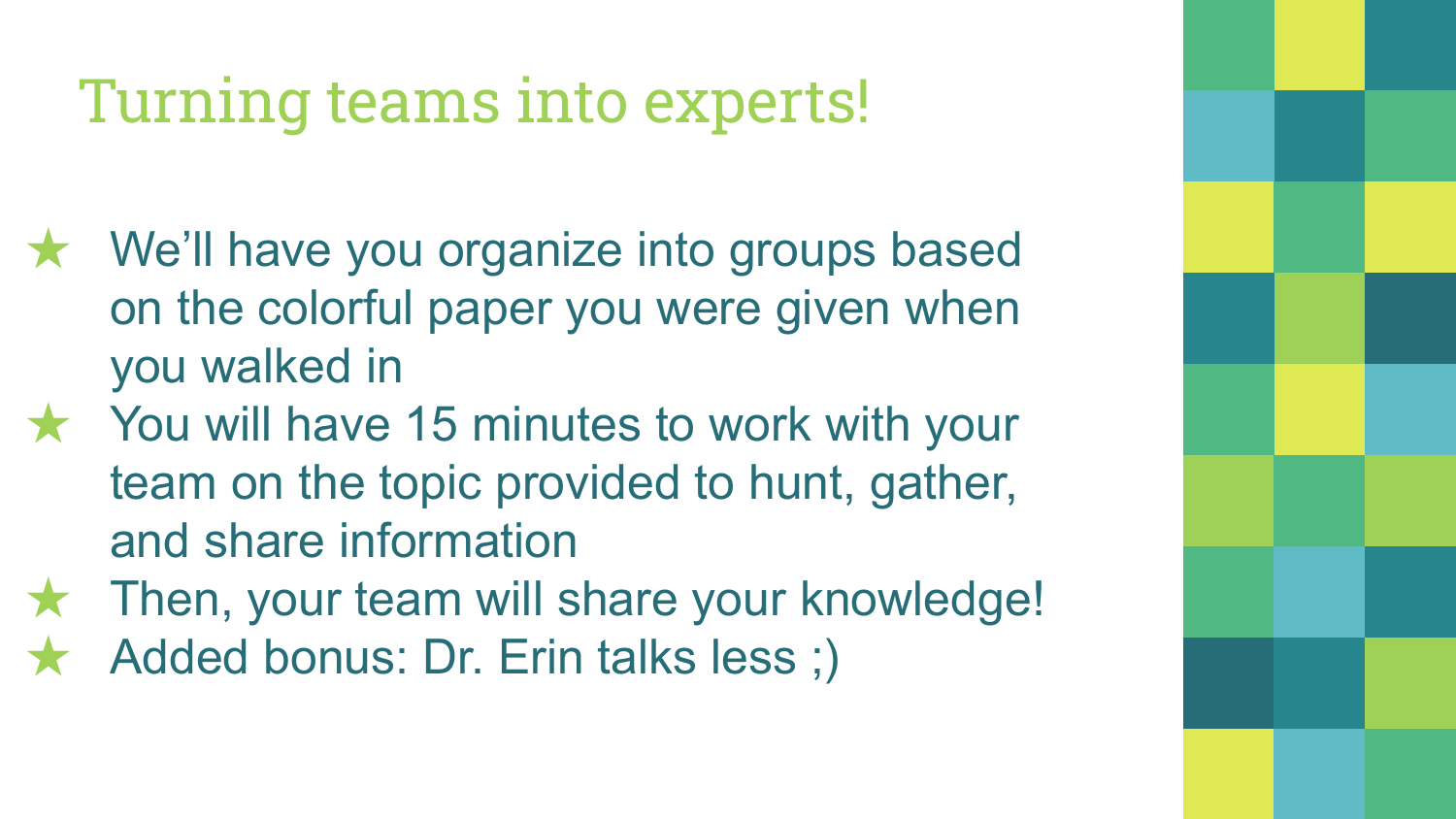## Rainbow teams: ASSEMBLE!

Red Team: Pleasure Orange Team: Body Positivity Yellow Team: Gender Exploration Green Team: Consent Blue Team: Contraceptive care Purple Team: Attraction/Sexuality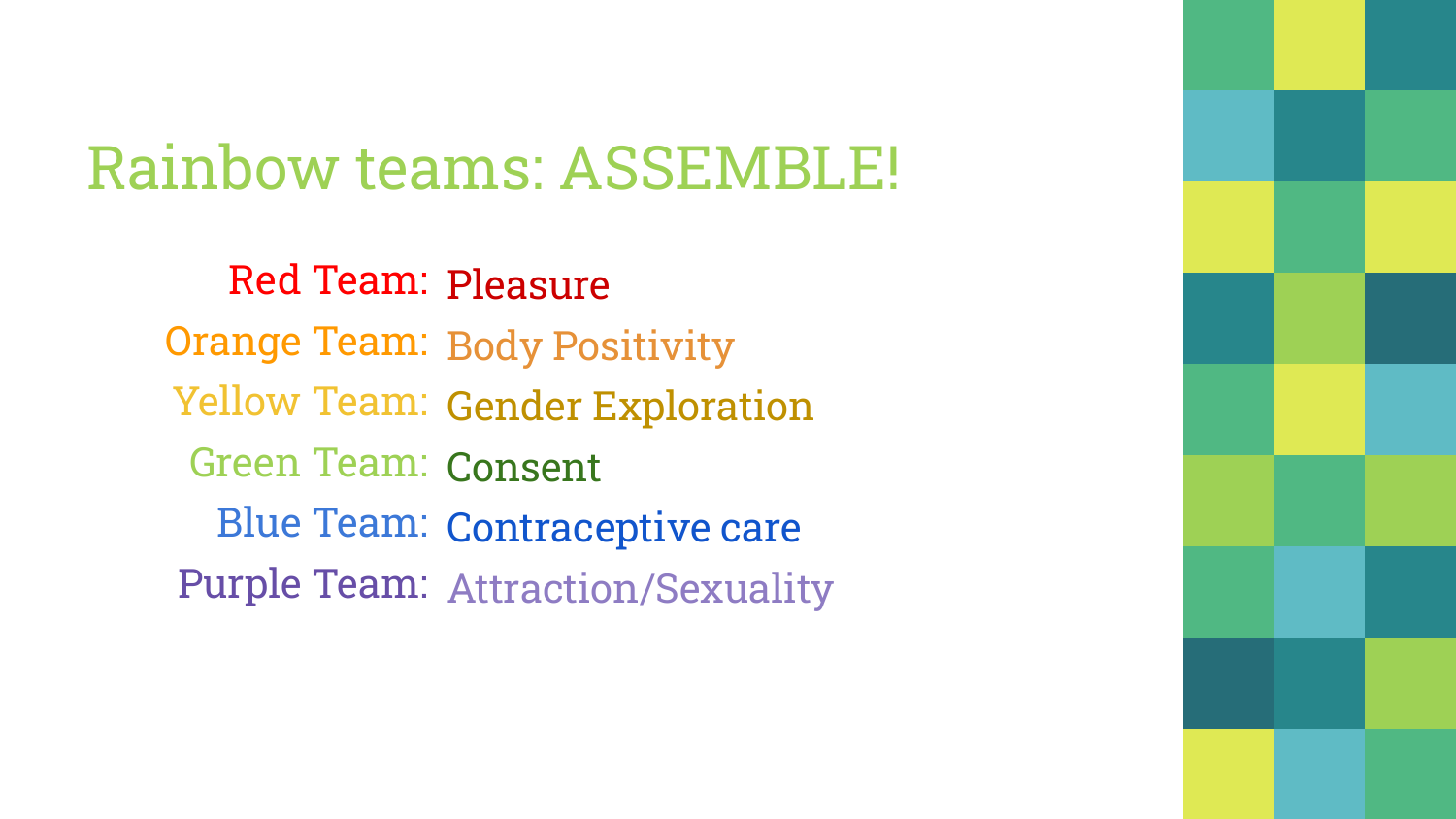## **SHOWTIME**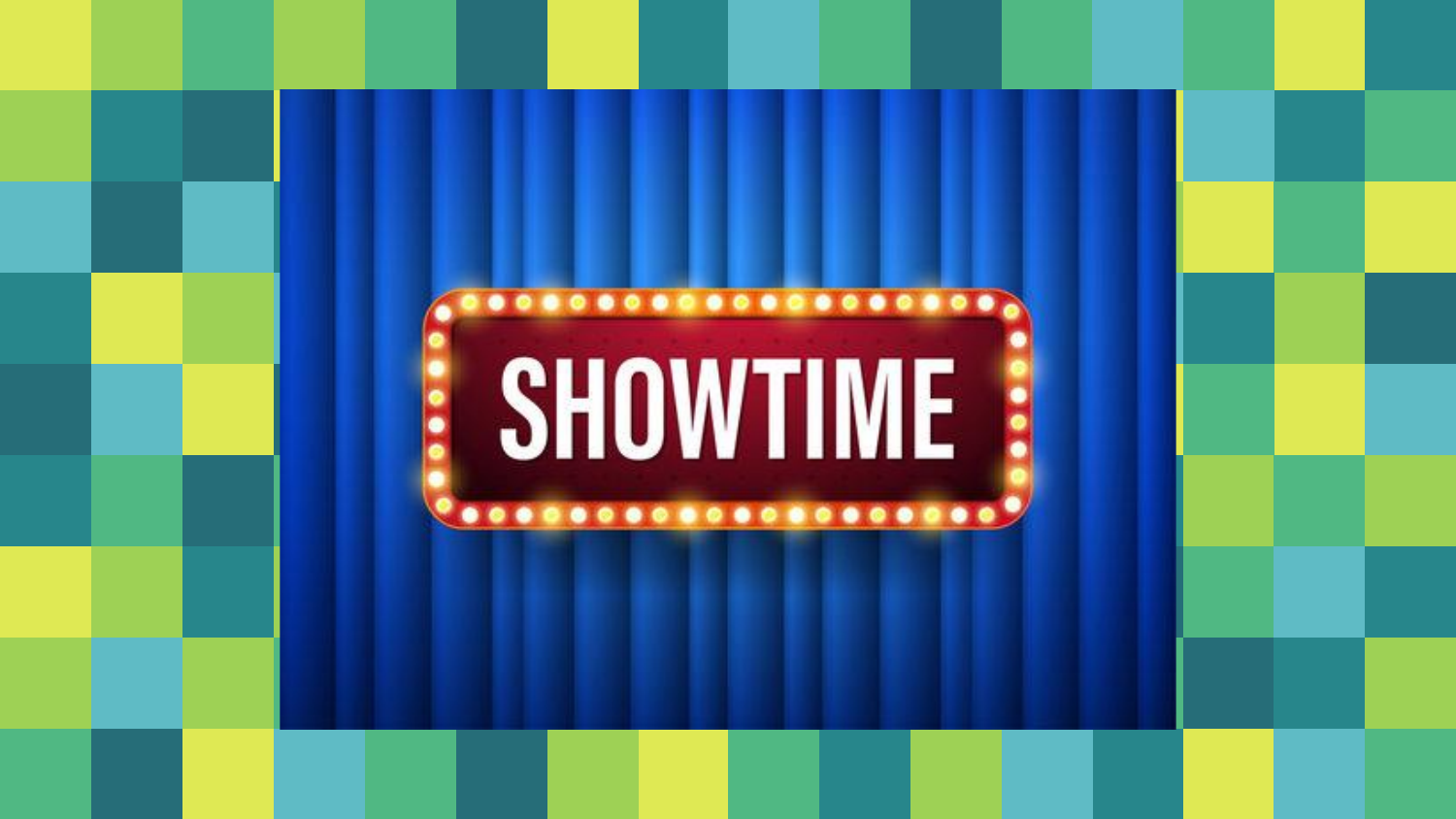### RED TEAM: PLEASURE

#### ● Resources:

- o [Toolshed Toys](https://www.toolshedtoys.com/)
- o [Pleasure Activism](https://www.goodreads.com/en/book/show/40549668-pleasure-activism) by Adriene Brown
- [Scarleteen](https://www.scarleteen.com/article/bodies/with_pleasure_a_view_of_whole_sexual_anatomy_for_every_body)
- o [Oh Joy Sex Toy](https://www.ohjoysextoy.com/)
- o [Smitten Kitten](https://www.smittenkittenonline.com/)
- [O. School](https://www.o.school/)
- o [Sex Out Loud](https://www.sexoutloud.org/)
- o [Sex, Etc.](https://sexetc.org/sex-ed/info-center/stories/?pageNum=1&topic%5B%5D=stories-your-body)
- [CLIMAX](https://climax.how/)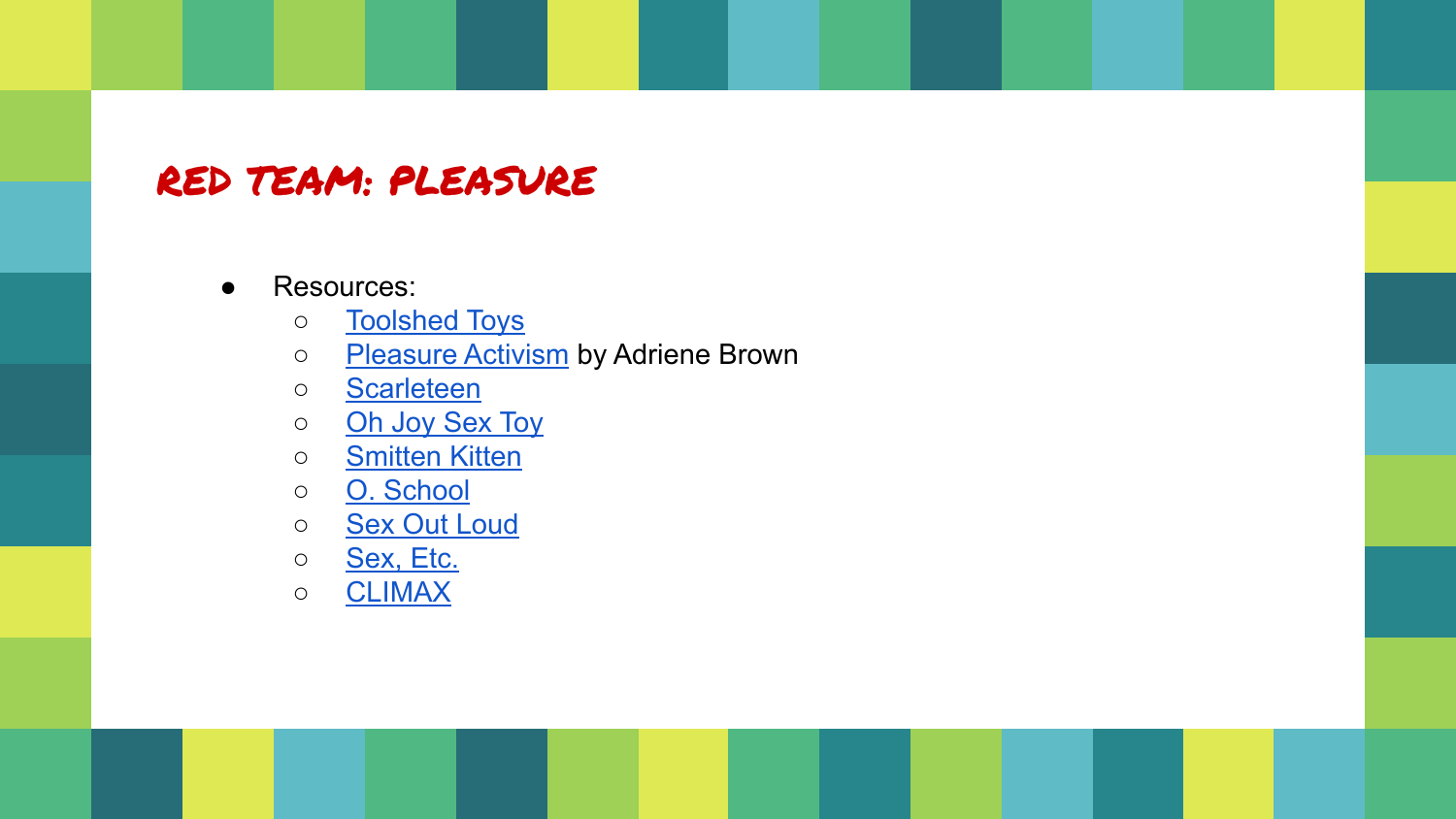### ORANGE TEAM: BODY POSITIVITY

- Resources:
	- [Note to Self](https://thenorsestar.com/2869/cover-story/note-to-self/)-by Farley (one of our PATCH youth!) & their peers
	- o [Dove Love your Body Campaign](https://www.dove.com/uk/dove-self-esteem-project/help-for-parents/respecting-and-looking-after-yourself/love-your-body.html)
	- [The Body Positive](https://thebodypositive.org/)
	- o [The Body is Not and Apology](https://www.amazon.com/Body-Not-Apology-Second-Self-Love/dp/1523090995/ref=sr_1_1?gclid=Cj0KCQjw6pOTBhCTARIsAHF23fIMhJ5U1d2O_kj5Rb9DfKDj-CkJz3wpp4LZ-DswVocKSDp_0ezzRvwaAo02EALw_wcB&hvadid=432989798354&hvdev=c&hvlocphy=200679&hvnetw=g&hvqmt=e&hvrand=13421335356992185239&hvtargid=kwd-494567131807&hydadcr=7441_9611280&keywords=the+body+is+not+an+apology+book&qid=1650840133&sr=8-1) by Sonya Renee Taylor
	- [The Master List](http://www.themilitantbaker.com/2016/02/the-master-body-positive-resource-list.html)
	- o [10 ways to practice Body Positivity](https://wellbeingtrust.org/bewell/10-ways-to-practice-body-positivity/)
	- @unlikelyhikers on Instagram
	- @fullbodiedbekah on Instagram
	- @claraandherself on Instagram
	- @nutrition\_by\_sa on Instagram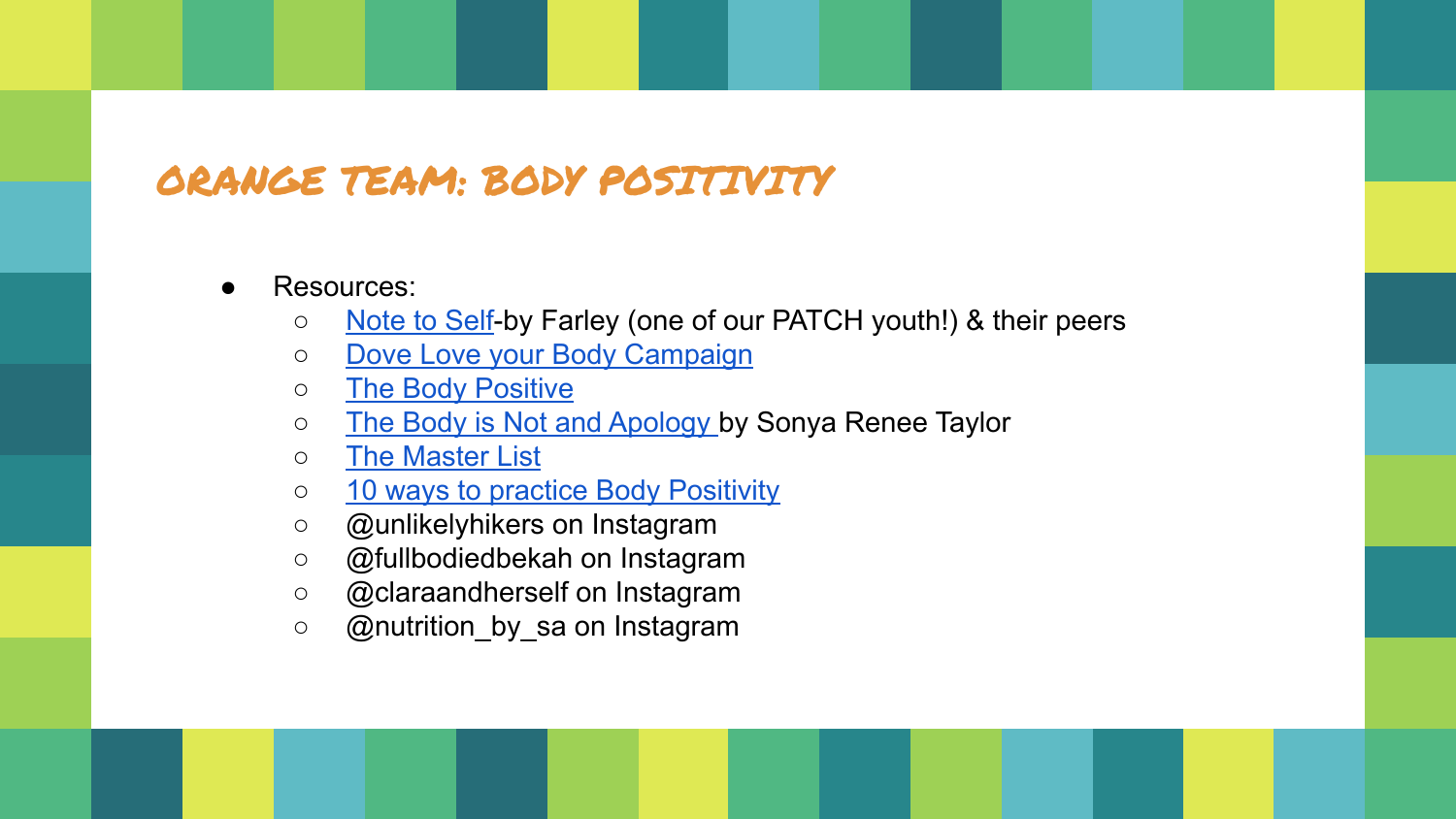### YELLOW TEAM: GENDER EXPLORATION

- Resources:
	- [Gender unicorn](https://transstudent.org/gender/)
	- [Bookstores](https://www.oprahdaily.com/entertainment/books/a36741294/queer-lgbtq-owned-bookstores/)
	- [Trevor Space](https://www.trevorspace.org/?gclid=Cj0KCQjw6pOTBhCTARIsAHF23fJjFWwBdIJusf9HrNsyNP3G1mDyA6pH-LrJsWrTgHP2hII7cz77P1YaAg5eEALw_wcB)
	- o [The ABCs of LGBTQ+](https://www.amazon.com/ABCs-LGBT-Ashley-Mardell/dp/163353409X) by Ash Hardell
	- o [The Gender Identity Workbook for teens](https://www.amazon.com/Gender-Identity-Workbook-Andrew-Maxwell/dp/1648765084/ref=pd_lpo_1?pd_rd_i=1648765084&psc=1)
	- [Gender affirming gear](https://www.gofreddie.com/resources/gender-affirming-gear-and-clothing-brands)
	- o [The Family Acceptance Project](https://familyproject.sfsu.edu/)
	- o **[NCTSN screening for providers](https://www.nctsn.org/sites/default/files/resources/special-resource/identifying-the-intersection-of-trauma-and-sexual-orientation-and-gender-indentity-the-screener.pdf)**
	- [The Trevor Project](https://www.thetrevorproject.org/resources/)
	- [PFLAG](https://pflag.org/publications)
	- [Gender Spectrum](https://genderspectrum.org/articles/gender-children-and-teens)
	- [Trans Families](https://transfamilies.org/)
	- [Trans Bodies](http://transbodies.com/)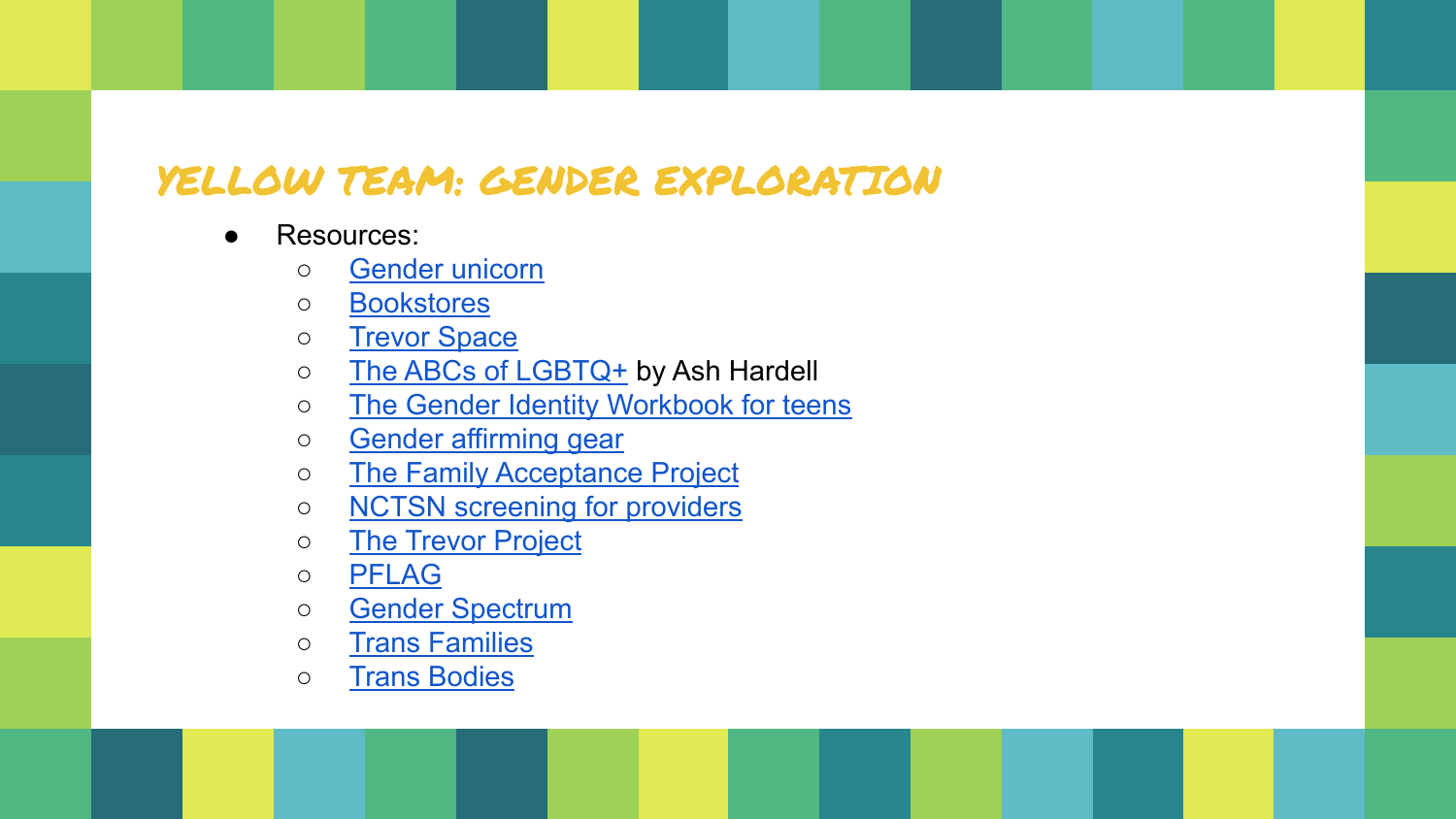### GREEN TEAM: CONSENT

- Resources:
	- [Amaze.org](https://amaze.org/video-descriptions/)
	- o **[Consent is like Tea](https://youtu.be/oQbei5JGiT8)**
	- [Books about consent](https://www.huffpost.com/entry/consent-bodily-autonomy-books-kids_l_6043f92ec5b613cec15e1323) (kids)
	- o [Books for teens/adults](https://www.bustle.com/p/5-nonfiction-books-about-consent-that-break-down-exactly-what-it-means-8564426)
	- [Consent FRIES](https://youtu.be/QTSDIilyA2I) (Planned Parenthood)
	- [RAINN](https://www.rainn.org/articles/what-is-consent)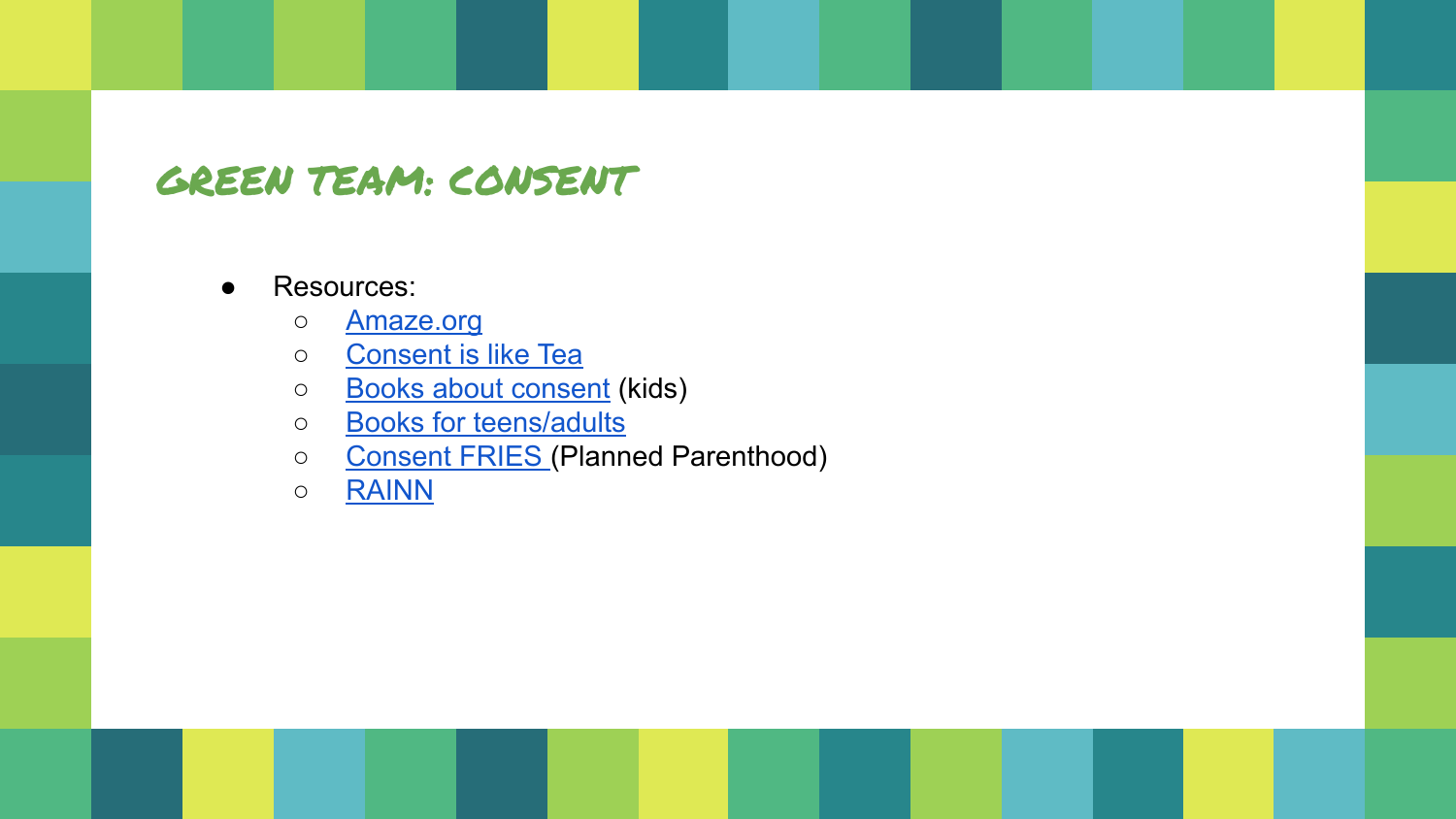### BLUE TEAM: CONTRACEPTIVE CARE

- Resources:
	- [Planned Parenthood](https://www.plannedparenthood.org/learn/birth-control?gclid=Cj0KCQjw6pOTBhCTARIsAHF23fLbl1w1_srJzdS5H4_TMkmzTqbEWK3cDLEQq8W196VVBpZweMhPkwIaAhBVEALw_wcB)
	- [CDC](https://www.cdc.gov/reproductivehealth/contraception/index.htm#Resources-for-consumers)
	- [Bedsider](https://www.bedsider.org/)
	- [Clue](https://helloclue.com/articles/birth-control)
	- o [Our Bodies, Ourselves](https://www.ourbodiesourselves.org/)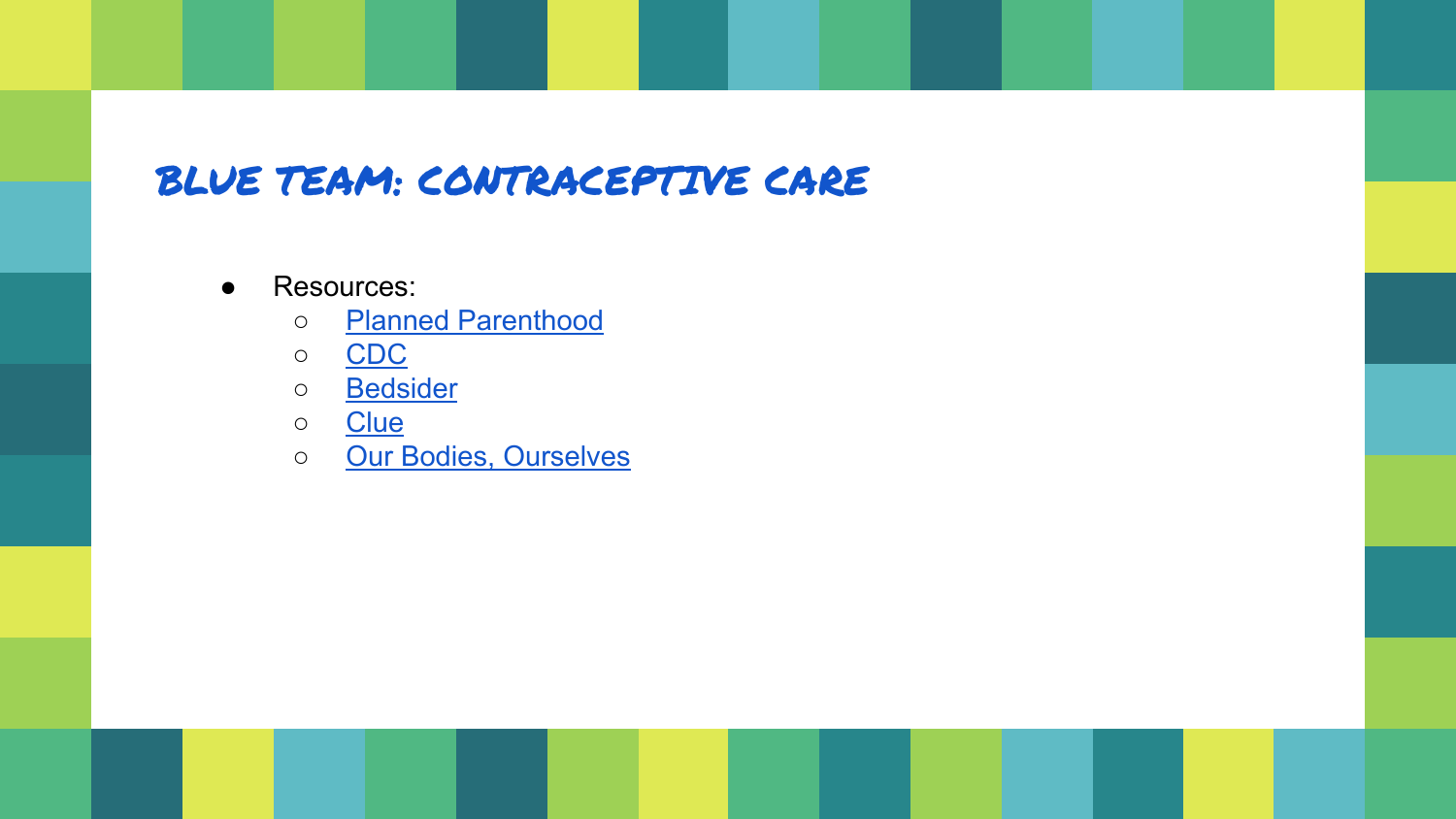### PURPLE TEAM: ATTRACTION & SEXUALITY

- Resources:
	- [Prism W](http://www.mhawisconsin.org/prism)I
	- **[GSafe](https://gsafewi.org/) WI**
	- [Go Ask Alice](https://goaskalice.columbia.edu/answered-questions/tag?cat=12&title=Sexual%20AND%20Reproductive%20Health)
	- [Ask Without Shame](https://askwithoutshame.org/)
	- [ASHA](https://www.ashasexualhealth.org/sexual-health/)
	- [Planned Parenthood](https://www.plannedparenthood.org/learn/teens)
	- **[SAHM](https://www.adolescenthealth.org/Resources/Clinical-Care-Resources/Sexual-Reproductive-Health/Sexual-Reproductive-Health-Resources-For-Adolesc.aspx) Sexual health resources**
	- o **[AAP](https://www.aap.org/en/patient-care/adolescent-sexual-health/)** and [HealthyChildren.org](https://www.healthychildren.org/English/news/Pages/Addressing-Healthy-Sexuality-for-Children-and-Teens-with-Disabilities.aspx)
	- [Scarleteen](https://www.scarleteen.com/article/bodies/sexuality_wtf_is_it_anyway)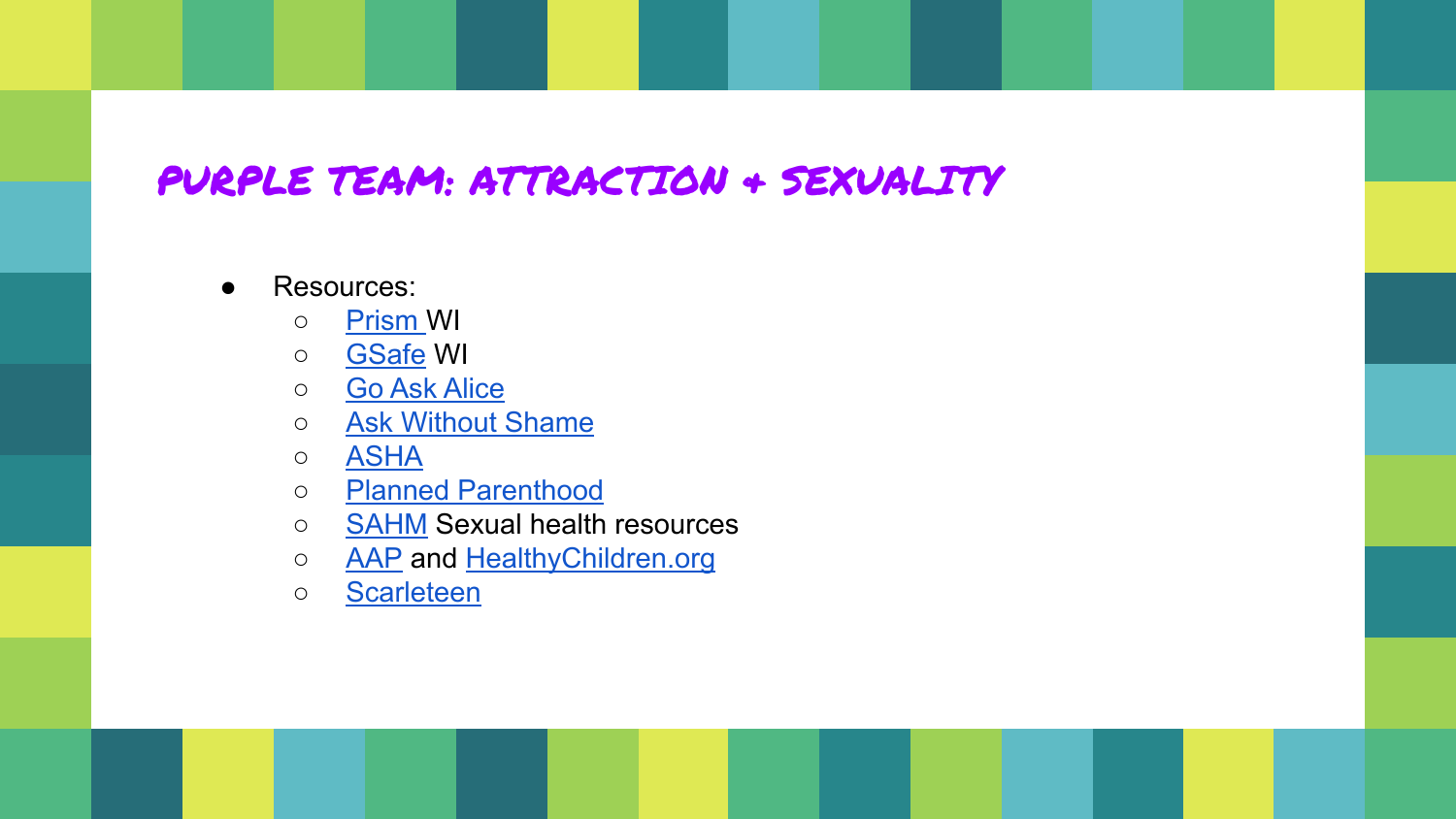